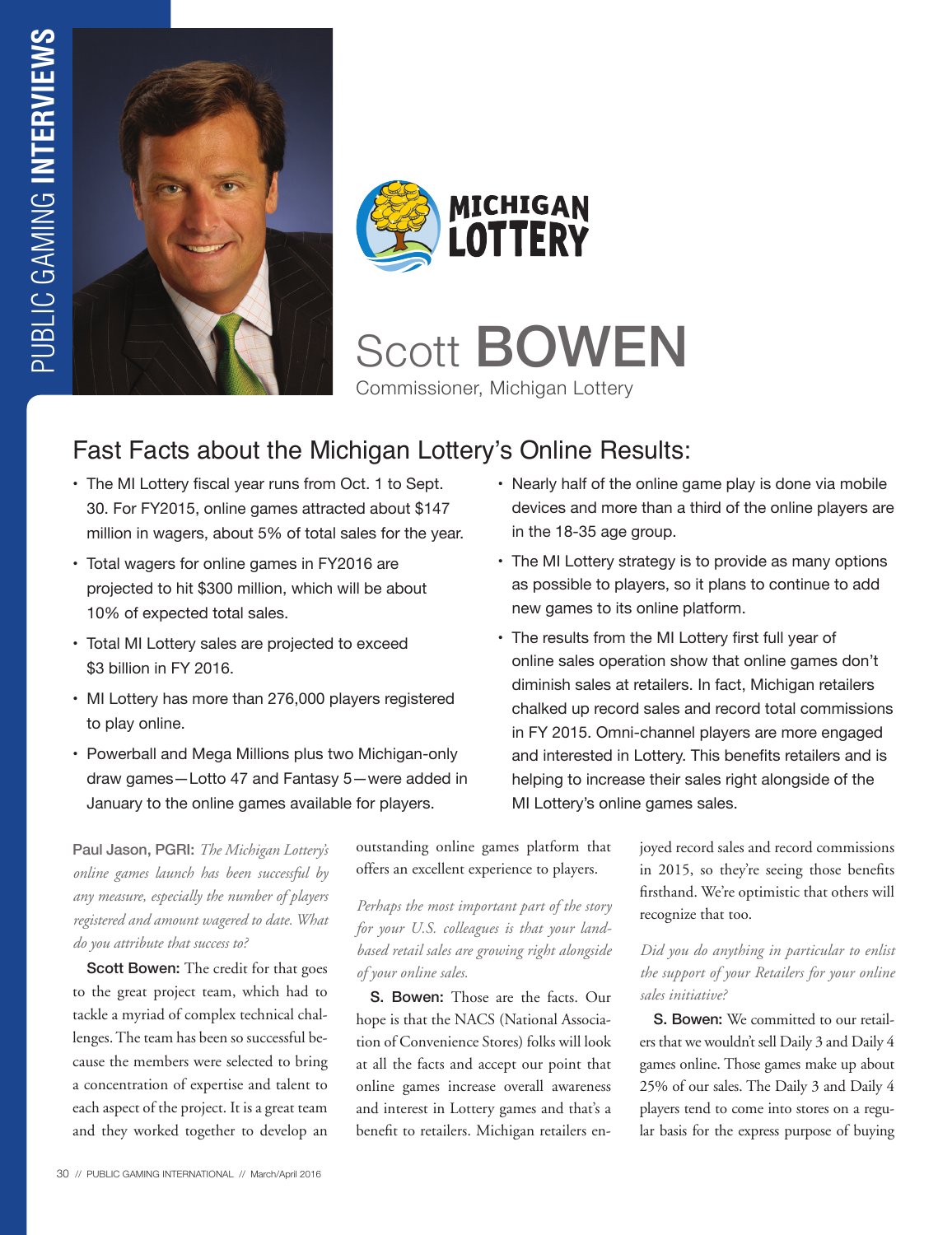

their daily Lottery tickets. They are especially valued by the retailers because they end up buying other products in addition to Lottery tickets. So, those games really drive the retailers' daily foot traffic and we all want to preserve that store traffic. That's probably the most important thing we did to help the retailers accept our online initiative. Sales of most of our other games are impulse buys that come when shoppers go into a store for other purchases and then decide to buy a lottery ticket while they are there.

We also are promoting an omni-channel model that benefits retailers. For example, about a third of our online players use Online Game Cards, which are similar to gift cards. They are purchased at the retailers. They cost \$20, and players get an additional \$5 bonus play with each card. Since they are available only at retailers, this tool to create and support online players also drives traffic to retailers and creates new sales and commission opportunities for retailers.

Michigan retailers enjoyed record sales and record commissions in 2015, so they're seeing the benefits of iLottery firsthand. We're optimistic that others will recognize that too.

### *How difficult was it to achieve the iCAP Certification for Responsible Online Gaming Practices?*

S. Bowen: It was quite a rigorous process and it confirmed our viewpoint that we need to do all that we can do to help players play responsibly. Our online games offer responsible gaming safeguards that aren't found in any other gaming in Michigan. Protecting the players and promoting a healthy style of play is an ongoing effort, a work in progress. That is part of our long-standing commitment to responsible play. We provide \$1 million each year to the Michigan Department of Health and Human Services to help fund a state-

## Michigan Lottery Achieves iCAP Certification for Responsible Online Gaming Practices

The Michigan Lottery is the first lottery in the United States to receive certification for its commitment to responsible gaming after completing the Internet Responsible Gambling Compliance Assessment Program (iCAP).

The iCAP was developed by the National Council on Problem Gambling (NCPG). The NCPG evaluated the Lottery's compliance with Internet Responsible Gaming (IRG) standards developed based on international best practices. IRG standards are the highest standards for online responsible gaming in the nation. The eight areas of focus for the NCPG iCAP certification are:

- Corporate policy and commitment to responsible gaming
- Staff training
- Information available to players through com, and player account features to assist players in informed decision making
- Assisting players who indicate they are in distress or experiencing problems
- Self-exclusion and player-initiated restrictions on online play
- Advertising and promotion
- Game and website features that assist with gambling responsibly
- Research based on play data

The iCAP evaluation performed by the NCPG determined that the Lottery met or exceeded compliance in each of the eight focus areas.

The first program of its kind in the U.S., iCAP provides lotteries with an independent assessment of responsible gaming policies based on standards and best practices from jurisdictions around the world.

The NCPG, a non-profit organization founded in 1972, leads state and national stakeholders in the development of comprehensive policy and programs for all those affected by problem gambling.

Michigan Lottery players have a chance to win up to \$1 million instantly playing online. The Lottery offers players 28 different games ranging in price from 5 cents to \$20. For more information or to play online, visit http://bit.ly/ MSLOnlineGames. ■